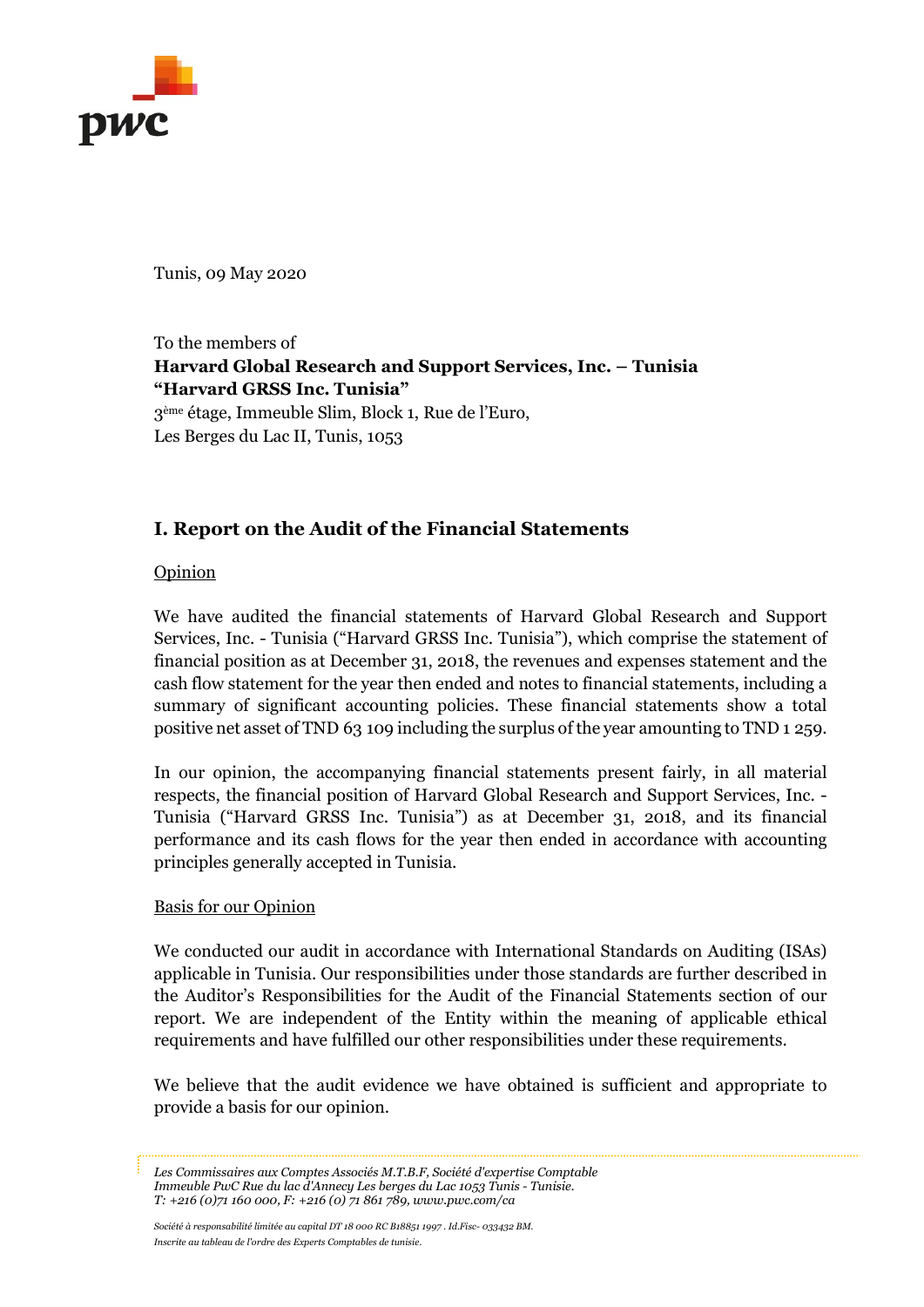### Responsibility of Management for the Financial Statements

Management is responsible for the preparation and fair presentation of the financial statements in accordance with accounting principles generally accepted in Tunisia, and for such internal control as management determines is necessary to enable the preparation of financial statements that are free from material misstatement, whether due to fraud or error.

In preparing the financial statements, management is responsible for assessing the entity's ability to continue as a going concern, disclosing, as applicable, matters related to going concern and using the going concern basis of accounting unless management either intends to liquidate the entity or to cease operations, or has no realistic alternative but to do so.

Management is responsible for overseeing the entity's financial reporting process.

# Auditor's Responsibilities for the Audit of the Financial Statements

Our objectives are to obtain reasonable assurance about whether the financial statements as a whole are free from material misstatement, whether due to fraud or error, and to issue an auditor's report that includes our opinion. Reasonable assurance is a high level of assurance, but is not a guarantee that an audit conducted in accordance with ISAs will always detect a material misstatement when it exists. Misstatements can arise from fraud or error and are considered material if, individually or in the aggregate, they could reasonably be expected to influence the economic decisions of users taken on the basis of these financial statements.

As part of an audit in accordance with ISAs, we exercise professional judgment and maintain professional skepticism throughout the audit. We also:

- Identify and assess the risks of material misstatement of the financial statements, whether due to fraud or error, design and perform audit procedures responsive to those risks, and obtain audit evidence that is sufficient and appropriate to provide a basis for our opinion. The risk of not detecting a material misstatement resulting from fraud is higher than for one resulting from error, as fraud may involve collusion, forgery, intentional omissions, misrepresentations, or the override of internal control.
- Obtain an understanding of internal control relevant to the audit in order to design audit procedures that are appropriate in the circumstances, but not for the purpose of expressing an opinion on the effectiveness of the Entity's internal control.
- Evaluate the appropriateness of accounting policies used and the reasonableness of accounting estimates and related disclosures made by management.
- Conclude on the appropriateness of management's use of the going concern basis of accounting and, based on the audit evidence obtained, whether a material uncertainty exists related to events or conditions that may cast significant doubt on the Entity's ability to continue as a going concern. If we conclude that a material uncertainty exists, we are required to draw attention in our auditor's report to the related disclosures in